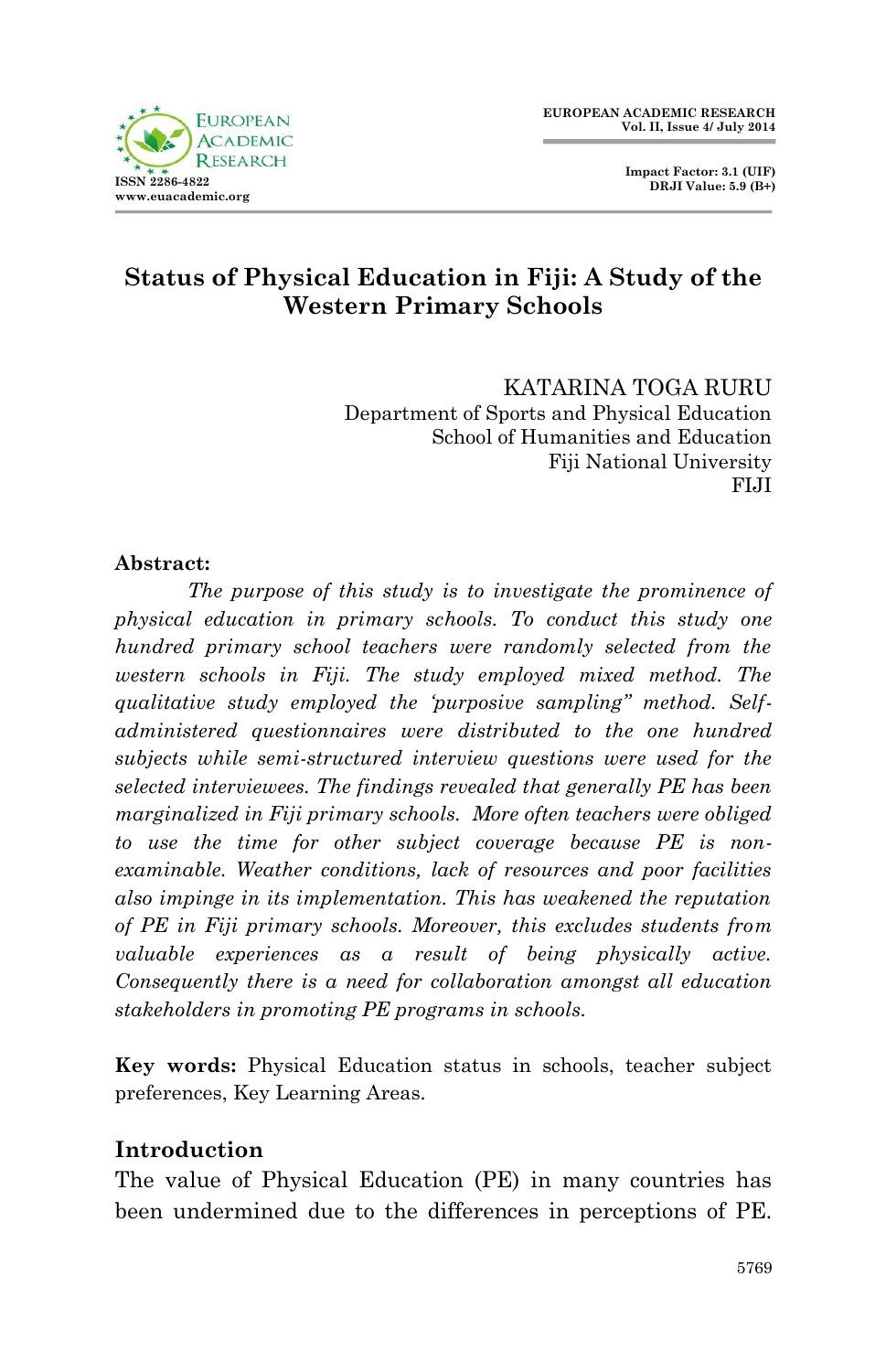#### Katarina Toga Ruru*-* **Status of Physical Education in Fiji: A Study of the Western Primary Schools**

These differences are no doubt the result of the wide variety of experiences offered under the PE umbrella. Although many professionals consider true PE to be nothing less than a quality instructional program conducted by specialist PE teachers, for many this is not the actual experience. Many countries like the United States, require PE in their schools however, a significant decline was notable in the analysis of the PE requirements (Burgeson et al., 2001). Similar assumption may be made about the situation of PE in Fiji primary schools). They claimed that although PE is one of the core subjects in the Fiji primary school curriculum, it is not emphasized in schools. Burgeson et al., (2001) and Hardman & Marshall (2001) claimed that if such trend continues to occur, the subject may face elimination from the formal curriculum. Hardman & Marshall (2001) contends that presently, the status of the PE is much lower than the more academic subjects.

The implications that follow from its relative position had raised great concern among physical educators all over the country. Such concern stems from the reality that there is an increase in the number of obese children in schools resulting from inactivity. Considering that schools are the primary societal institution with the responsibility for promoting physical activity in young people (Sallis & McKenzie, 1999), it may be argued that school PE might seem to be an ideal remedy to such sedentary lifestyle since children spend approximately 90 percent of their time in school. It is important therefore to investigate the status of PE in Fiji schools to establish better understanding of the existence of such issue in Fiji. Moreover, to identify the contributing factors that may have undermined the implementation of PE in schools.

## **Background**

Physical Education is one of the components of the Healthy Living and Physical Education Key Learning Area documented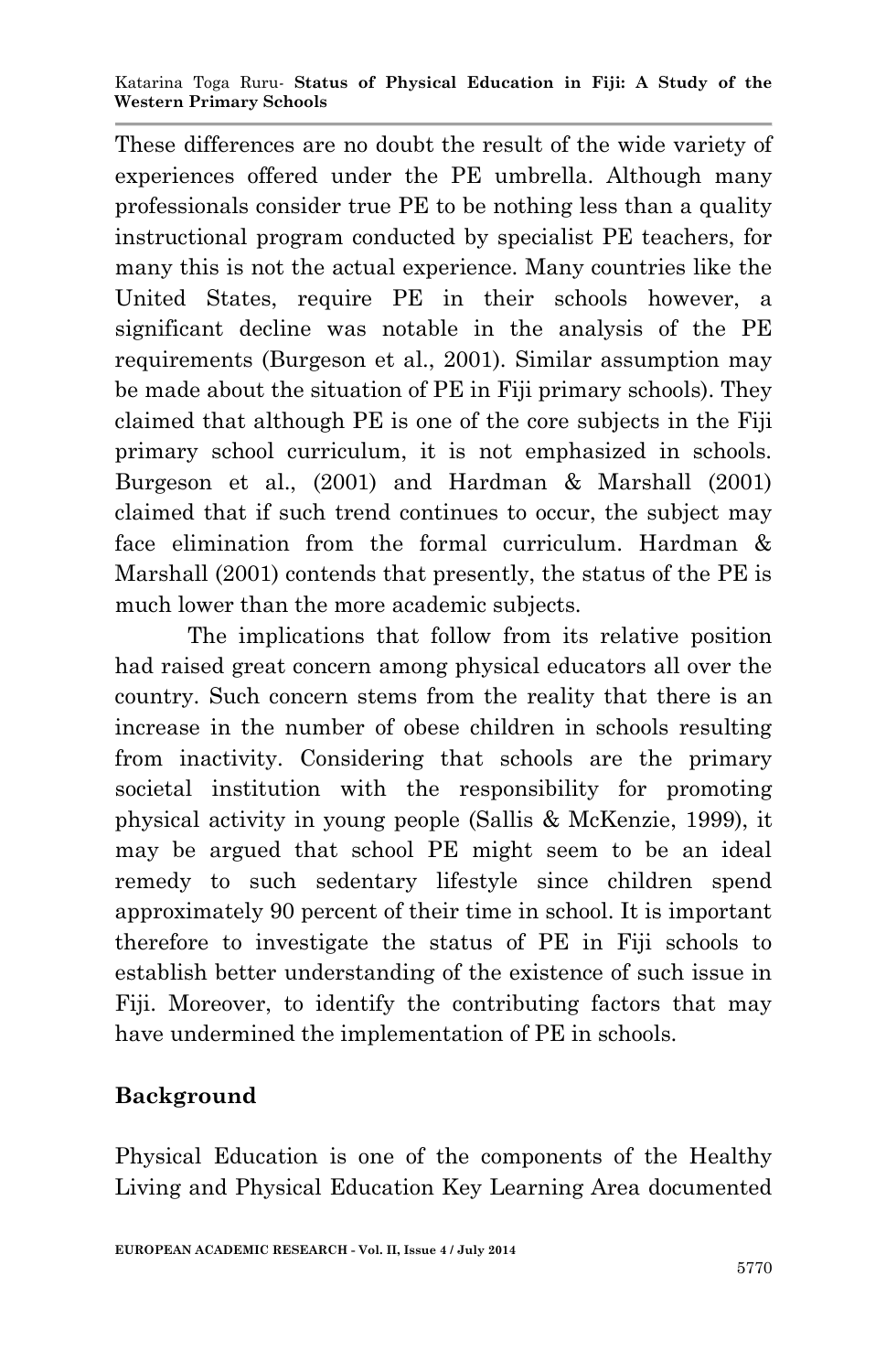in the Fiji National Curriculum Framework. The former Chief Executive Officer of the Ministry of Education (MOE), Alumita Taganesia stated that Physical Education is one of the core requirements of the formal curriculum and must be taught regularly ("Taganesia", 2003). According to the Ministry of Education (2013) Healthy Living and Physical Education, Science, Enterprise Education and Social Science are allocated 4 x 30mins classes per week. It recommends that all primary school children should receive PE lessons regularly.

Despite the documentation of such policy by the MOE, numerous researchers have found that many schools have not fulfilled the core requirements. They claimed that what actually takes place during PE lessons does not resemble what is purported to be happening. Bennet, *et al* (1983) & Whippy (2005) suggests various reasons for the non-occurrence of PE lessons. These include: lack of teachers, facilities, and equipment, supervision of timetable, academic minded head teachers, budget constraints and attitude towards PE. Other contributing factors include religious constraints, climatic limitations, and parents and teachers lack of acceptance of PE as a core subject.

Similarly, Seruiratu (1995) revealed several misconceptions that affect PE programs in Fiji whilst examining the non-occurrence of PE lessons in school. Several factors that form the basis of her examination include the belief that sports session is a total physical education program; that PE periods are free play sessions and this is reflected in the mode of teaching; that PE's only value is providing a break between academic classes; that PE only benefit the physically gifted; that physical education should not be treated like an academic subject; and that an extra-mural curriculum is not integral to the education program. Such misconceptions have yet to be proven through research.

This study was designed to investigate the problem concerning the status and issues undermining the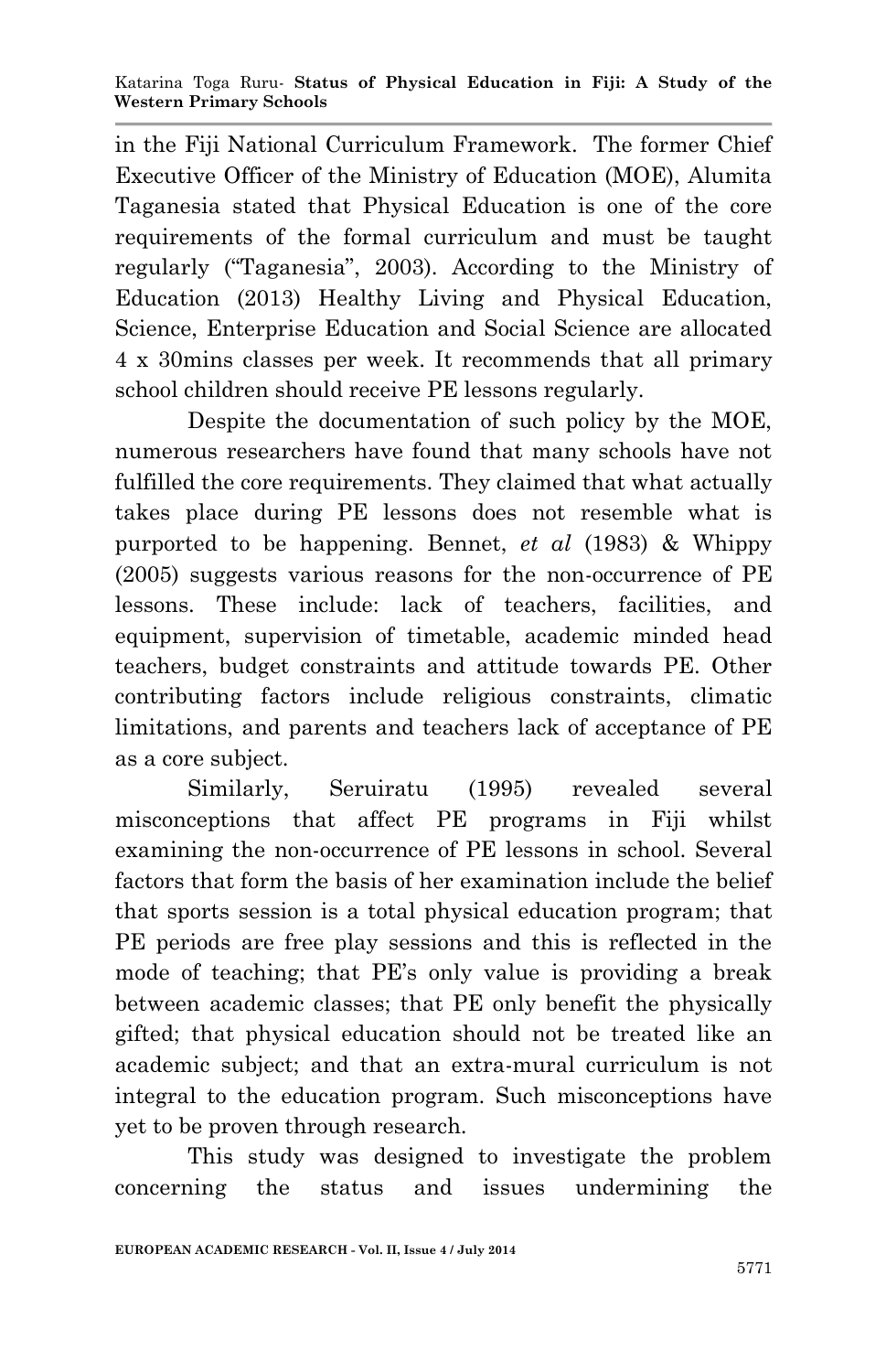implementation of PE in primary schools in Fiji. This was necessary in view of the fact that very little had been documented on the status of PE in Fiji schools apart from the Report of the Fiji Island Education Commission Report (2000) and the research by Koroi, (1979).

A common theme of concern is the low status accorded to PE in all schools, particularly in the primary level. The findings from the current study open up avenues for further research on issues surrounding ideologies shaping health, science and physicality. Furthermore, this present study provides stakeholders with the much-needed feedback on the current status of PE in the Fiji primary school system and the underlying issues that underpin its effective implementation. Such information is crucial in the monitoring, evaluation and revision of the current PE program in schools. Moreover, the findings provide valuable information on the issues undermining the implementation of the current primary school PE program. It highlights reasons for the low status of the subject in schools.

# **Research Questions**

In its effort to fulfill the aims of the current study, this paper had conducted a research using the mixed method to investigate the status and issues undermining the implementation of sport and PE in the Fiji primary school system. In particular, it addressed the following research questions:

- (1) How is PE ranked in comparison to other academic subjects?
- (2) What factors affect the implementation of PE in schools?
- (3) How can we improve the implementation of PE in schools?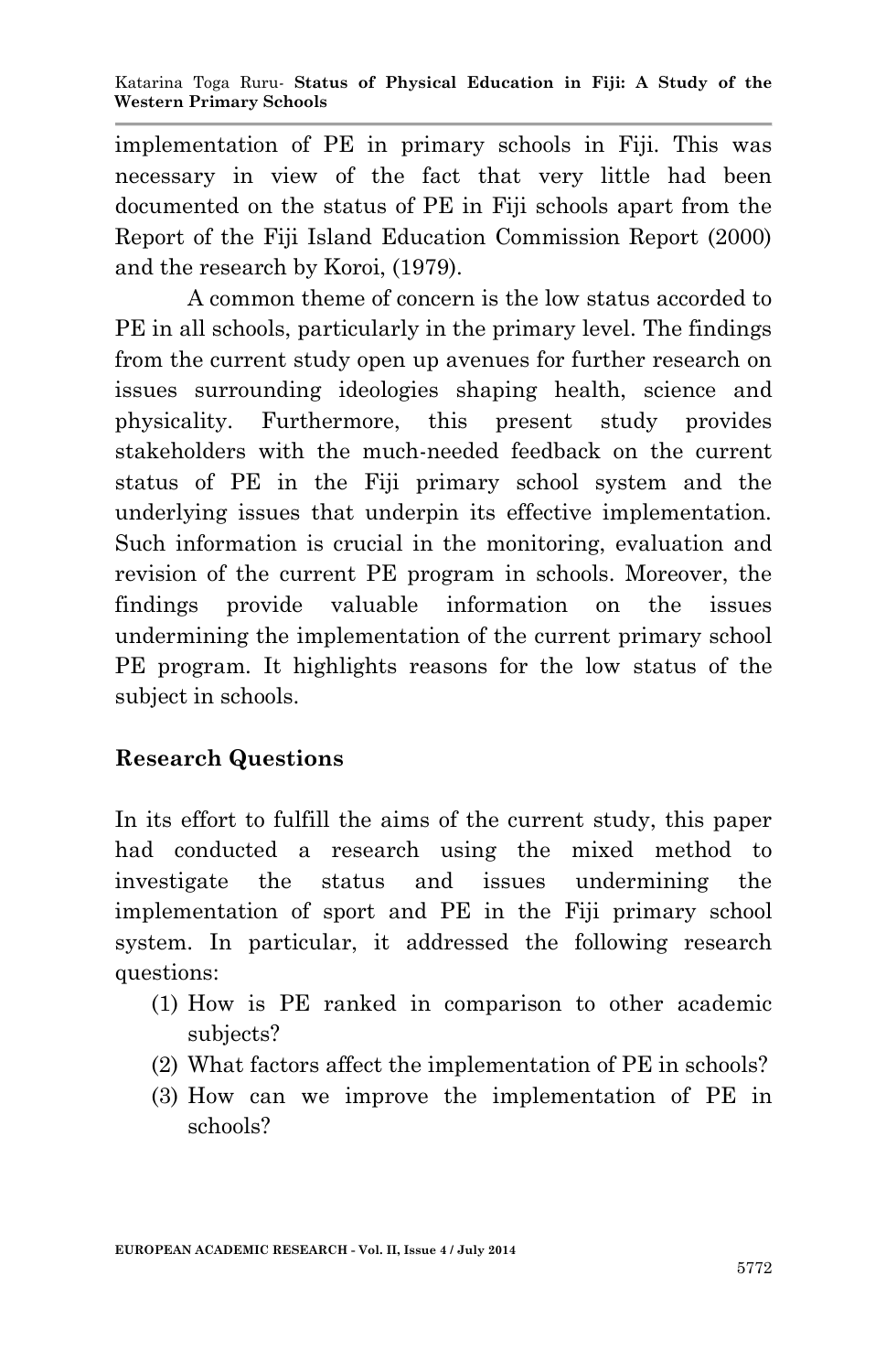# **Methodology**

The quantitative study was conduct in the Western Division. A sample of one hundred teachers was selected from a population of primary teachers in the Western Educational District. The selected teachers were taken from schools between Rakiraki and Sigatoka. The qualitative study employed the 'Purposive sampling' method. In this sampling technique the researcher purposely choose subjects who in her opinion were identified as relevant to the research topic. The process of sampling in this case involved the identification of the informants through representation such as ethnicity, type of school and gender of head teachers. All the selected head teachers were based in the Lautoka area due to accessibility. In this study, five head teachers were identified and interviewed.

The quantitative study employed questionnaires to collect data from the pre-determined sample while the qualitative study employed semi-structured interview questions to gather data qualitatively. The interview questions used openended items so interviewees' views may be expressed without restraint.

# **Findings**

The results of this study exposed findings that PE is given low priority in the Western primary schools. It was evident that many primary school teachers fail to teach PE regularly. Lessons were often cancelled during unfavorable weather condition or when more time was required for exam preparation and coverage of syllabus. Apart from such problems, the lack of equipment, resources and facilities and the introduction of OHS in schools were also contributing factors. Interestingly, the study found that insufficient teacher training preparation did not contribute to lack of program implementation as revealed by previous studies. In fact, the majority of teachers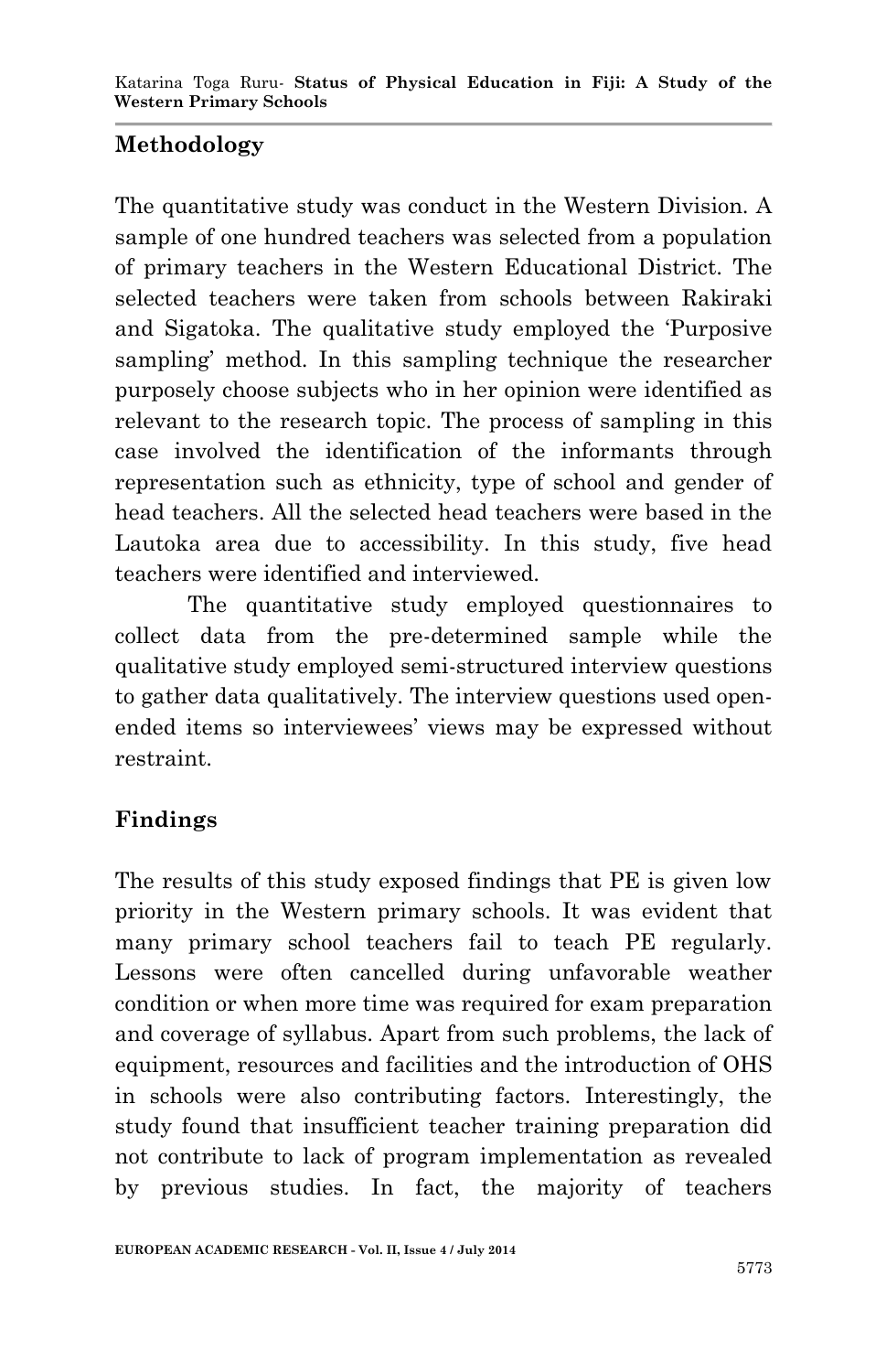investigated revealed adequate teacher preparation in teaching PE. The study also revealed that although the Ministry of Education has re-introduced the newly revised National Curriculum Framework (NCF), there are limited print resources provided for teaching PE. It may be assumed that reasons for this delay stems from the fact that there is only one officer responsible for the development of both primary and secondary curriculum.

This study also revealed there was general consensus amongst head teachers of the importance of PE in the promotion of active lifestyle amongst young people today. However, they did not enforce its implementation. This responsibility is given to the individual teachers. This may explain why some teachers fail to teach PE regularly. If PE is to be given equal recognition as other subjects, there is a need to closely monitor its implementation in schools.

## **Conclusion**

This study has revealed that generally PE has been marginalized in Fiji primary schools. More often teachers were obliged to use the time for other subject coverage because PE is non-examinable. Weather conditions, lack of resources and poor facilities also impinge in its implementation. This has weakened the reputation of PE in Fiji primary schools. Moreover, this excludes students from valuable experiences as a result of being physically active. Consequently there is a need for collaboration amongst all education stakeholders in promoting PE programs in schools. It is recommended that provisions of adequate funds for upgrading of facilities and equipment, development of curriculum resources and educational policies and improvement of effective monitoring procedures are put in place so PE can be given the status it truly deserve in schools hence contribute to the vision of a healthy Fiji.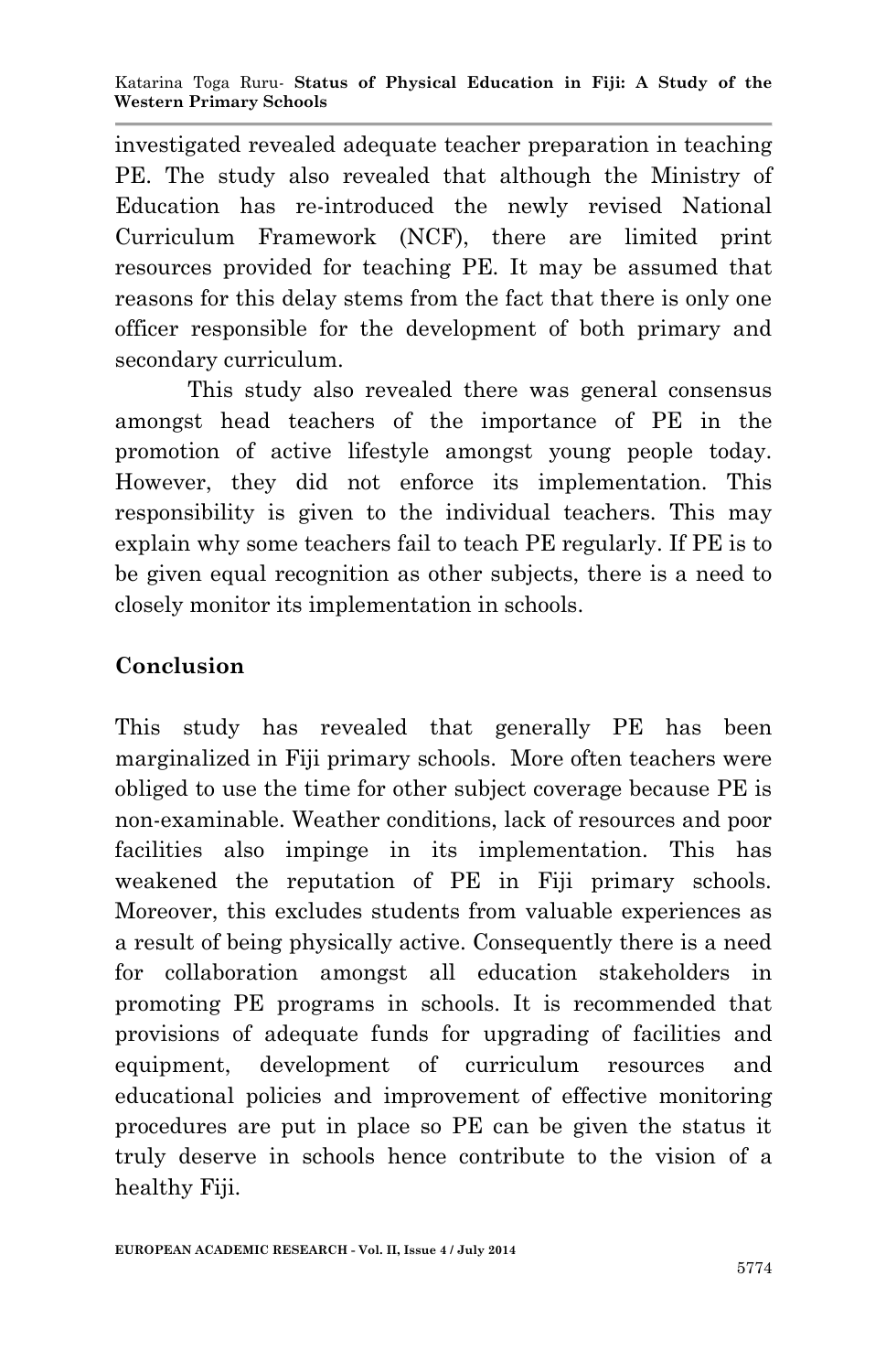### **REFERENCES:**

- Bennett, B. L., Howell, M. L., and Simri, U. 1983. *Comparative Physical Education and sport*. 2nd ed. Philadephia: Lea & Febiger.
- Burgeson, C. R., Wechsler, H., Brener, N. D., Young, J. C., & Spain, C. G. 2001. "Physical education and activity: Results from the school health policies and programs study (SHPP) 2000." *Journal of School Health* 71(7): 279-293.
- Fiji Islands Education Commission Report. 2000. "Learning together: Directions for education in the Fiji Islands." Report of the Fiji Islands Education Commission/Panel. Government of Fiji, Suva.
- Hardman, K. and Marshall, J. 2001. "The state and status of physical education in schools in international context." *European Physical Education Review* 6(3): 203-229.
- Koroi, S. 1984. *A critical analysis of the centralized curriculum development policy in Fiji and an examination of the case for decentralization with particular reference to physical education*. Unpublished master's thesis, University of the South Pacific, Suva, Fiji.
- Ministry of Education. 2013. *Healthy Living Syllabi Year 3 to 8.*  Curriculum Development Unit. Suva Fiji.
- Sallis, J. F. and McKenzie, T. L. 1999. "Physical Education's role in public health." *Research Quarterly for Exercise and Sport* 62: *124-137.*
- Seruiratu, A. 1984. *Misconception about Physical Education.*  Unpublished Manuscript.
- Taganesia, A. 2006, September 3. *Fiji Times*, p. 1.
- Williams, E.A. 1979. "Physical education in the junior school: A study of the teachers involved." *Bulletin of Physical Education* 15: 5-13.